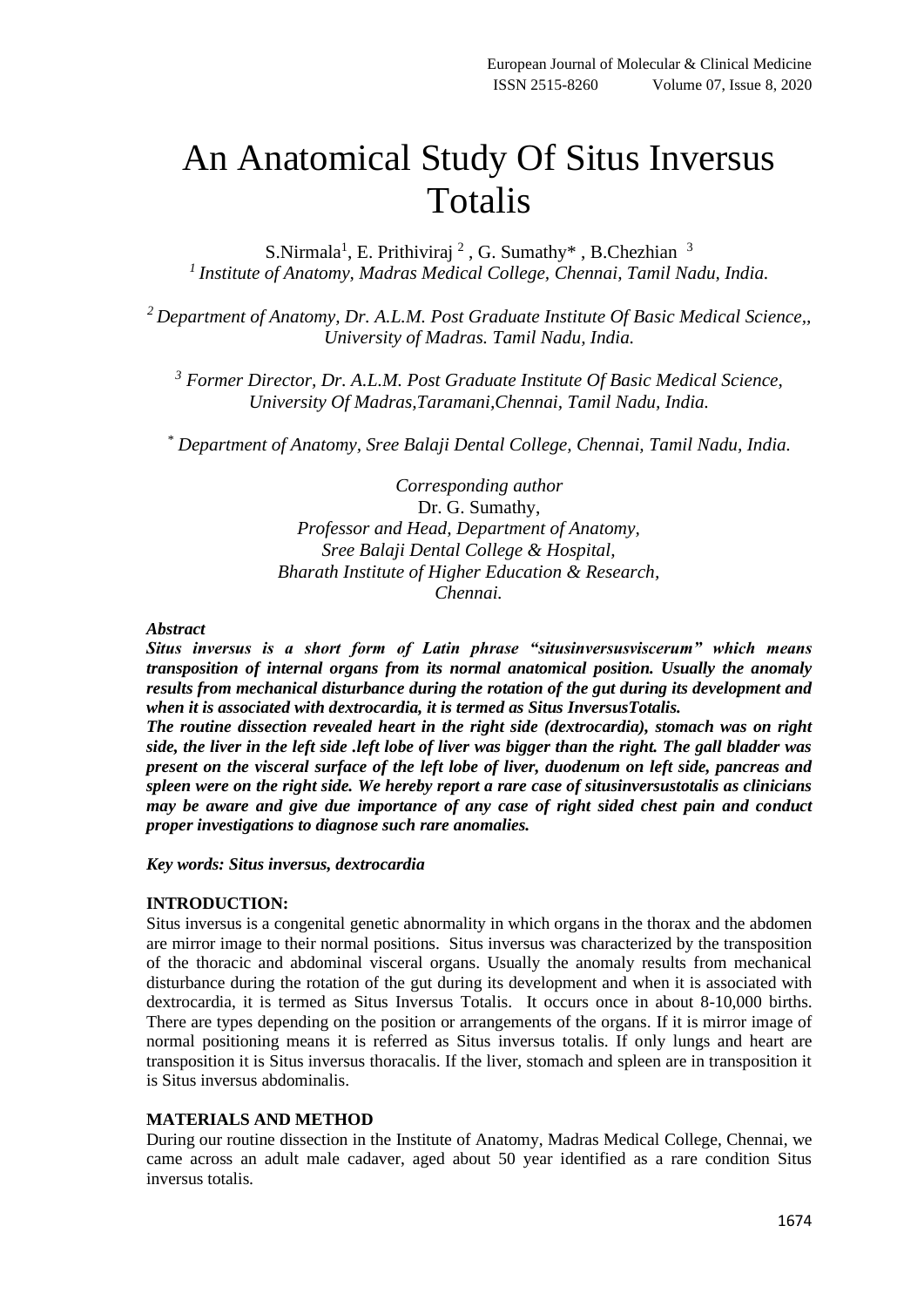## **Observation**

The male cadaver aged about 50 years was dissected and their observations were as follows: **Thorax cavity:** 

The Right Lung had 1fissure and 2 lobes and the left lung had 2 fissure 3 lobes (fig.1). The hilar structures appeared normal. Apex of the heart was on right side (fig 2) and chambers were reversed. The great vessels like superior vena cava, inferior vena cava were normal but seen on left side. The Arch of aorta, brachiocephalic trunk was also on the right side.

#### **Diaphragm:**

The Crus, central tendon, dome of diaphragm were normal; oesophageal opening was on the left side.

#### **Abdomen:**

In the abdomen the liver was on the left hypochondrium (fig. 3). The left lobe of the liver was larger than the right lobe of liver. Gall bladder was lodged inferiorly. The head of pancreas, uncinate process and neck were curved by the duodenum on the left side but the body and tail of pancreas, spleen was on the right side. Spleen was on the right hypochondrium. The spleen seems to be enlarged and bifurcated (fig.4). Right kidney was located at higher level than Left kidney (fig.5). External and internal genital organ were well developed. Coils of small intestine were in the midline, colon, caecum and appendix were seen in the normal anatomical position.



Fig. 1 Situs inversus - The transposition of the thoracic and abdominal visceral organs. The fissures of the lungs are showed in red arrow. RL-Right lung; LL-Left lung; H- Heart; L-Liver; A.H- Apex of heart; Arch - Arch of aorta.



Fig. 2 Showing the apex of the heart (A.H) on the right side after cutting the  $A.H$ pericardium. Arch of aorta is also visible. H- heart: Arch-Arch of aorta.



Fig. 4 Enlarged bilobed (red circle) spleen on the right side



Fig. 3 Presence of liver and gall bladder (red arrow) on the left side



Fig. 5. Right & Left kidney (red arrow). The right kidney is little higher in the level than the left kidney.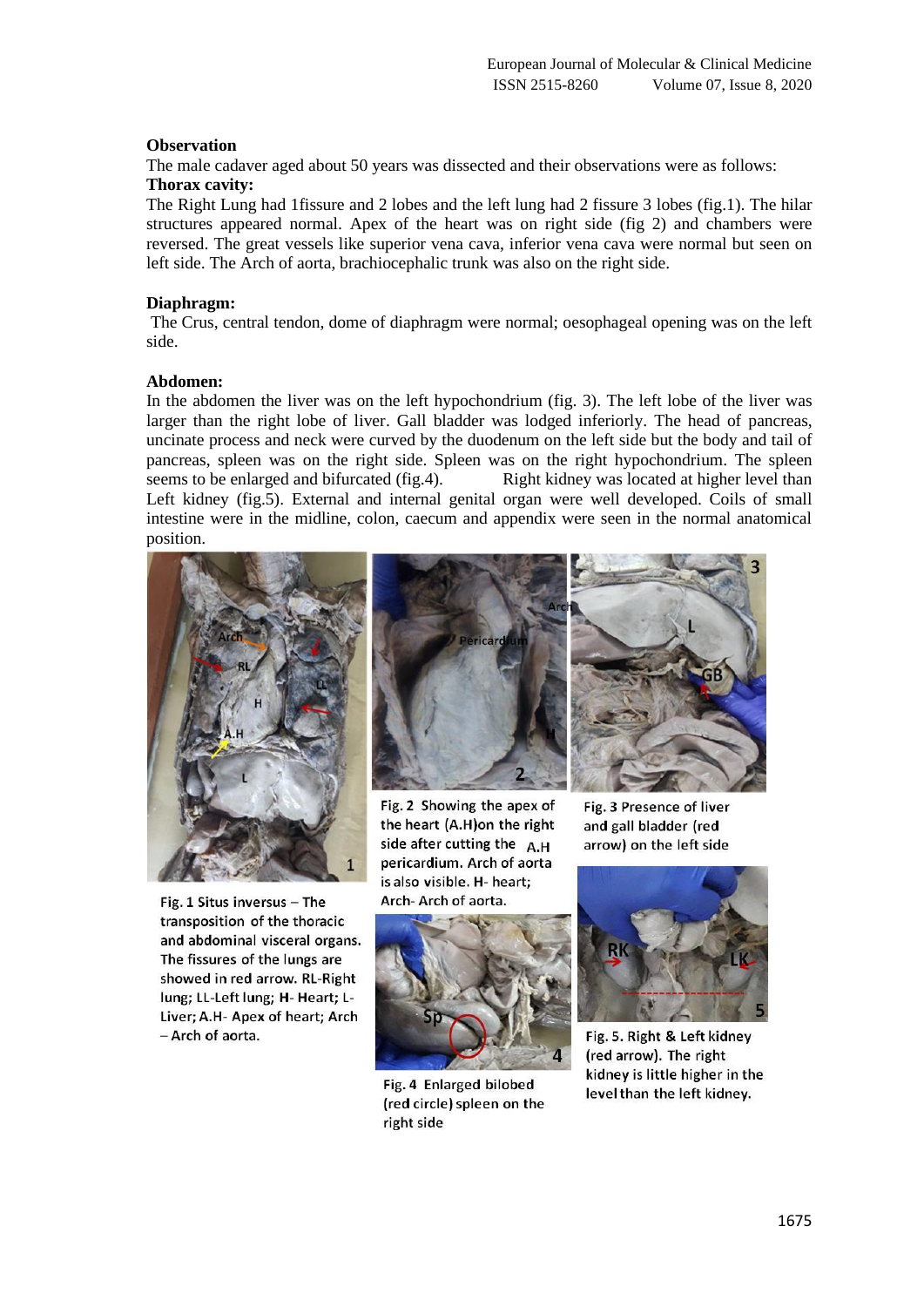## **DISCUSSION:**

The transposition of internal organs from its normal anatomical position in the present case may be explained embryologically. In the 3rd week of gestation primitive streak( the primary organizer), decide the right-left axis of the embryo. Primitive node appears on the cranial part of the primitive streak. The primitive node induces the nodal expression lefty-2, and beats the cilia present on the primitive node towards the left of embryonic disc up to the lateral plate mesoderm<sup>1</sup>.

Some Authors also suggest that the transposition of the thoraco abdominal viscera in the present case may be related to malrotation of the heart tube and gastrointestinal system during the embryonic development.<sup>1</sup>.

## **Development Of The Heart**

The malposition of the heart in situs inversus can be explained with reference to its development. There are two rotational movements in the development of the heart occurs as heart tube over grows pericardium. According to researchers, in the first phase of embryonic development, there is 180° rotation around a transverse body axis, which brings the heart-anlage to the future thoracic region. During the second rotation around the sagittal and longitudinal axis, this results in the heart being properly positioned in the mediastinum<sup>2</sup>.

## **Development Of Abdominal Viscera**

In Situs solitusienormally the rotation of the midgut occurs at 270 degree anticlockwise rotation around the axis of superior mesenteric artery . During the rotation of midgut elongation of intestinal loop and coiling of jejunum and ileum take place. Large intestine shows elongation without coiling<sup>2</sup>.

In Situs Inversus instead of normal rotation, midgut may have rotated to270 degree clockwise direction. This may result in the developing thoraco-abdominal organs to be the mirror image positionof the abdominal and thoracic viscera<sup>3</sup> The transposition of the abdominal viscera in situs inversus may be related to malrotation of the gastrointestinal system during the embryonic development<sup>4</sup>. Interestingly, some researchers defined a gut rotation determining factor is usually located in the left side of the body.The disturbance of this gut rotation determining factor during ontogenesis may be solely responsible for situs inversus. An earlier study described the positive role of homeobox gene Pitx2 in the looping mechanism of the heart and the gut<sup>5</sup>. Logan et al<sup>16</sup> described "The transcription factor Pitx2 mediates situs-specific morphogenesis in response to left-right asymmetric signals. It has been thought that the disturbance of this gut rotationdetermining factor during ontogenesis may be solely responsible for Situs inversus.

#### **CONCLUSION**

Situs inversus totalis may also be associated with numerous cardiac anomalies such as atrial septal defect, ventricular septal defect, transposition of great vessels, abnormal atrioventricular valves, absent coronary sinus, conduction abnormalities, double-outlet right ventricle, total pulmonary venous defect and pulmonary valve stenosis. The most prevalent gastrointestinal abnormalities associated with situs inversus are hepatic dysfunction, splenic dysfunction, respiratory abnormalities, and associated midline defects. The present case highlighted though it may be an incidental finding at routine dissection, the clinicians and anaesthesiologist may be aware and give due importance of any case of right sided chest pain and conduct proper investigations to diagnose such rare anomalies. This cadaver has been preserved in our museum.